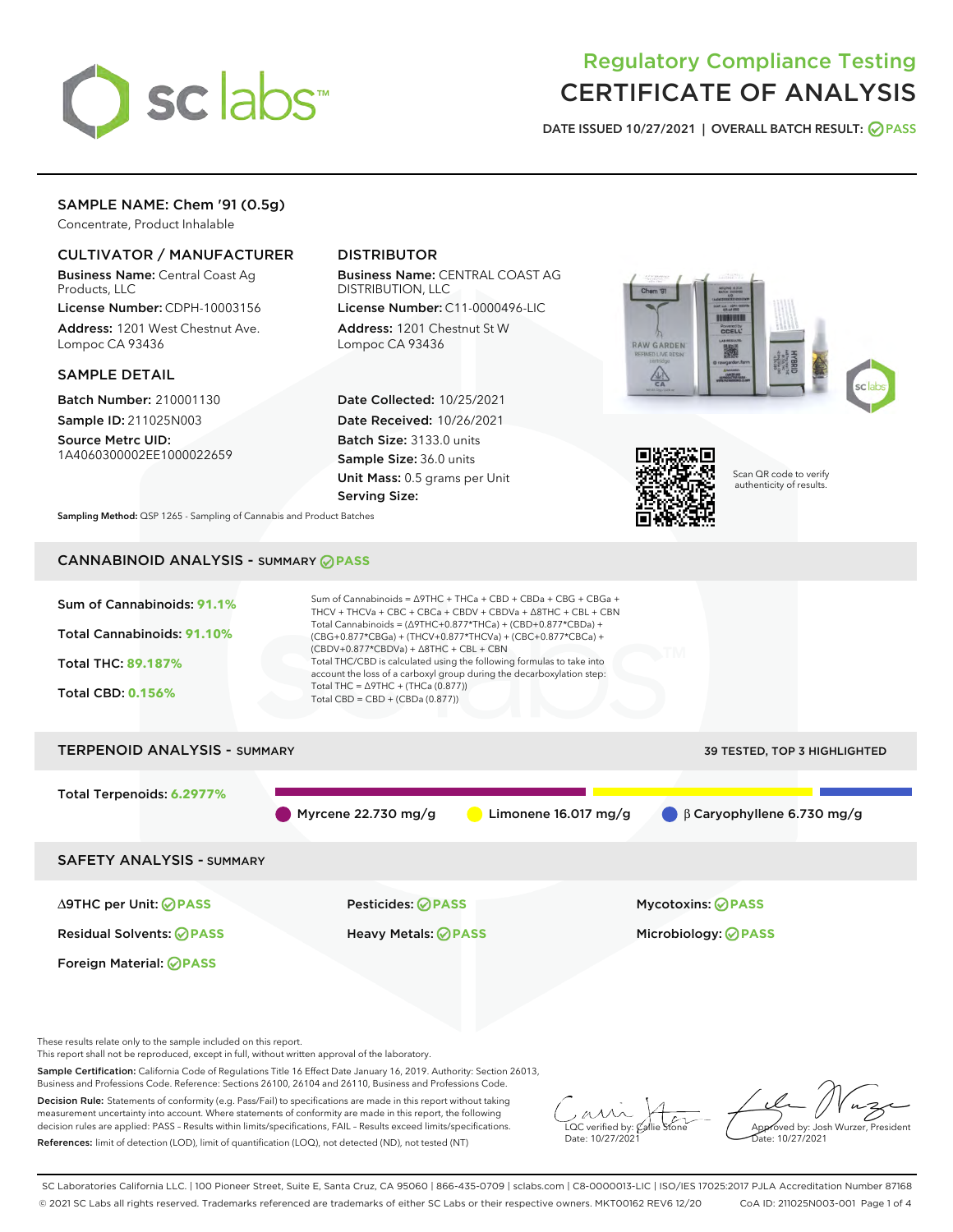



CHEM '91 (0.5G) | DATE ISSUED 10/27/2021 | OVERALL BATCH RESULT: ◯ PASS

#### CANNABINOID TEST RESULTS - 10/26/2021 2 PASS

Tested by high-performance liquid chromatography with diode-array detection (HPLC-DAD). **Method:** QSP 1157 - Analysis of Cannabinoids by HPLC-DAD

#### TOTAL CANNABINOIDS: **91.10%**

Total Cannabinoids (Total THC) + (Total CBD) + (Total CBG) + (Total THCV) + (Total CBC) + (Total CBDV) + ∆8THC + CBL + CBN

TOTAL THC: **89.187%** Total THC (∆9THC+0.877\*THCa)

TOTAL CBD: **0.156%**

Total CBD (CBD+0.877\*CBDa)

TOTAL CBG: 1.03% Total CBG (CBG+0.877\*CBGa)

TOTAL THCV: 0.52% Total THCV (THCV+0.877\*THCVa)

TOTAL CBC: ND Total CBC (CBC+0.877\*CBCa)

TOTAL CBDV: ND Total CBDV (CBDV+0.877\*CBDVa)

| <b>COMPOUND</b>  | LOD/LOQ<br>(mg/g)          | <b>MEASUREMENT</b><br><b>UNCERTAINTY</b><br>(mg/g) | <b>RESULT</b><br>(mg/g) | <b>RESULT</b><br>(%) |
|------------------|----------------------------|----------------------------------------------------|-------------------------|----------------------|
| <b>A9THC</b>     | 0.06 / 0.26                | ±30.680                                            | 891.87                  | 89.187               |
| <b>CBG</b>       | 0.06/0.19                  | ±0.406                                             | 10.30                   | 1.030                |
| <b>THCV</b>      | 0.1/0.2                    | ±0.26                                              | 5.2                     | 0.52                 |
| <b>CBN</b>       | 0.1/0.3                    | ±0.14                                              | 2.1                     | 0.21                 |
| <b>CBD</b>       | 0.07/0.29                  | ±0.072                                             | 1.56                    | 0.156                |
| $\triangle$ 8THC | 0.1/0.4                    | N/A                                                | <b>ND</b>               | <b>ND</b>            |
| <b>THCa</b>      | 0.05/0.14                  | N/A                                                | <b>ND</b>               | <b>ND</b>            |
| <b>THCVa</b>     | 0.07 / 0.20                | N/A                                                | <b>ND</b>               | <b>ND</b>            |
| <b>CBDa</b>      | 0.02/0.19                  | N/A                                                | <b>ND</b>               | <b>ND</b>            |
| <b>CBDV</b>      | 0.04 / 0.15                | N/A                                                | <b>ND</b>               | <b>ND</b>            |
| <b>CBDVa</b>     | 0.03/0.53                  | N/A                                                | <b>ND</b>               | <b>ND</b>            |
| <b>CBGa</b>      | 0.1 / 0.2                  | N/A                                                | <b>ND</b>               | <b>ND</b>            |
| <b>CBL</b>       | 0.06 / 0.24                | N/A                                                | <b>ND</b>               | <b>ND</b>            |
| <b>CBC</b>       | 0.2 / 0.5                  | N/A                                                | <b>ND</b>               | <b>ND</b>            |
| <b>CBCa</b>      | 0.07 / 0.28                | N/A                                                | <b>ND</b>               | <b>ND</b>            |
|                  | <b>SUM OF CANNABINOIDS</b> |                                                    | 911.0 mg/g              | 91.1%                |

#### **UNIT MASS: 0.5 grams per Unit**

| ∆9THC per Unit                         | 1120 per-package limit | 445.94 mg/unit  | <b>PASS</b> |
|----------------------------------------|------------------------|-----------------|-------------|
| <b>Total THC per Unit</b>              |                        | 445.94 mg/unit  |             |
| <b>CBD</b> per Unit                    |                        | $0.78$ mg/unit  |             |
| <b>Total CBD per Unit</b>              |                        | $0.78$ mg/unit  |             |
| <b>Sum of Cannabinoids</b><br>per Unit |                        | 455.5 mg/unit   |             |
| <b>Total Cannabinoids</b><br>per Unit  |                        | $455.5$ mg/unit |             |

| <b>COMPOUND</b>           | LOD/LOQ<br>(mg/g) | ASUREM<br><b>UNCERTAINTY</b><br>(mg/g) | <b>RESULT</b><br>(mg/g)                         | <b>RESULT</b><br>$(\%)$ |
|---------------------------|-------------------|----------------------------------------|-------------------------------------------------|-------------------------|
| <b>Myrcene</b>            | 0.008 / 0.025     | ±0.2932                                | 22.730                                          | 2.2730                  |
| Limonene                  | 0.005 / 0.016     | ±0.2290                                | 16.017                                          | 1.6017                  |
| $\beta$ Caryophyllene     | 0.004 / 0.012     | ±0.2396                                | 6.730                                           | 0.6730                  |
| Linalool                  | 0.009 / 0.032     | ±0.1316                                | 3.464                                           | 0.3464                  |
| Ocimene                   | 0.011 / 0.038     | ±0.0918                                | 2.859                                           | 0.2859                  |
| $\beta$ Pinene            | 0.004 / 0.014     | ±0.0266                                | 2.312                                           | 0.2312                  |
| Terpinolene               | 0.008 / 0.026     | ±0.0421                                | 2.052                                           | 0.2052                  |
| $\alpha$ Humulene         | 0.009/0.029       | ±0.0597                                | 1.860                                           | 0.1860                  |
| $\alpha$ Pinene           | 0.005 / 0.017     | ±0.0132                                | 1.540                                           | 0.1540                  |
| Fenchol                   | 0.010 / 0.034     | ±0.0354                                | 0.914                                           | 0.0914                  |
| trans- $\beta$ -Farnesene | 0.008 / 0.025     | ±0.0300                                | 0.845                                           | 0.0845                  |
| Terpineol                 | 0.016 / 0.055     | ±0.0336                                | 0.547                                           | 0.0547                  |
| Camphene                  | 0.005 / 0.015     | ±0.0031                                | 0.269                                           | 0.0269                  |
| <b>Borneol</b>            | 0.005 / 0.016     | ±0.0071                                | 0.170                                           | 0.0170                  |
| Valencene                 | 0.009 / 0.030     | ±0.0090                                | 0.130                                           | 0.0130                  |
| $\alpha$ Phellandrene     | 0.006 / 0.020     | ±0.0011                                | 0.084                                           | 0.0084                  |
| Fenchone                  | 0.009 / 0.028     | ±0.0024                                | 0.082                                           | 0.0082                  |
| $\alpha$ Terpinene        | 0.005 / 0.017     | ±0.0010                                | 0.068                                           | 0.0068                  |
| 3 Carene                  | 0.005 / 0.018     | ±0.0010                                | 0.067                                           | 0.0067                  |
| $\gamma$ Terpinene        | 0.006 / 0.018     | ±0.0009                                | 0.052                                           | 0.0052                  |
| Nerolidol                 | 0.009 / 0.028     | ±0.0031                                | 0.050                                           | 0.0050                  |
| Caryophyllene<br>Oxide    | 0.010 / 0.033     | ±0.0021                                | 0.045                                           | 0.0045                  |
| <b>Geranyl Acetate</b>    | 0.004 / 0.014     | ±0.0015                                | 0.035                                           | 0.0035                  |
| Geraniol                  | 0.002 / 0.007     | ±0.0010                                | 0.022                                           | 0.0022                  |
| Citronellol               | 0.003 / 0.010     | ±0.0008                                | 0.017                                           | 0.0017                  |
| Nerol                     | 0.003 / 0.011     | ±0.0007                                | 0.016                                           | 0.0016                  |
| Sabinene                  | 0.004 / 0.014     | N/A                                    | <loq< th=""><th><loq< th=""></loq<></th></loq<> | <loq< th=""></loq<>     |
| p-Cymene                  | 0.005 / 0.016     | N/A                                    | <loq< th=""><th><loq< th=""></loq<></th></loq<> | <loq< th=""></loq<>     |
| Sabinene Hydrate          | 0.006 / 0.022     | N/A                                    | <loq< th=""><th><loq< th=""></loq<></th></loq<> | <loq< th=""></loq<>     |
| Isoborneol                | 0.004 / 0.012     | N/A                                    | <loq< th=""><th><loq< th=""></loq<></th></loq<> | <loq< th=""></loq<>     |
| $\alpha$ Bisabolol        | 0.008 / 0.026     | N/A                                    | <loq< th=""><th><loq< th=""></loq<></th></loq<> | <loq< th=""></loq<>     |
| Eucalyptol                | 0.006 / 0.018     | N/A                                    | ND                                              | ND                      |
| (-)-Isopulegol            | 0.005 / 0.016     | N/A                                    | ND                                              | <b>ND</b>               |
| Camphor                   | 0.006 / 0.019     | N/A                                    | ND                                              | ND                      |
| Menthol                   | 0.008 / 0.025     | N/A                                    | ND                                              | <b>ND</b>               |
| R-(+)-Pulegone            | 0.003 / 0.011     | N/A                                    | <b>ND</b>                                       | <b>ND</b>               |
| $\alpha$ Cedrene          | 0.005 / 0.016     | N/A                                    | ND                                              | ND                      |
| Guaiol                    | 0.009 / 0.030     | N/A                                    | ND                                              | <b>ND</b>               |
| Cedrol                    | 0.008 / 0.027     | N/A                                    | ND                                              | ND                      |
| <b>TOTAL TERPENOIDS</b>   |                   |                                        | 62.977 mg/g                                     | 6.2977%                 |

SC Laboratories California LLC. | 100 Pioneer Street, Suite E, Santa Cruz, CA 95060 | 866-435-0709 | sclabs.com | C8-0000013-LIC | ISO/IES 17025:2017 PJLA Accreditation Number 87168 © 2021 SC Labs all rights reserved. Trademarks referenced are trademarks of either SC Labs or their respective owners. MKT00162 REV6 12/20 CoA ID: 211025N003-001 Page 2 of 4

## TERPENOID TEST RESULTS - 10/27/2021

Terpene analysis utilizing gas chromatography-flame ionization detection (GC-FID). **Method:** QSP 1192 - Analysis of Terpenoids by GC-FID

MEASUREMENT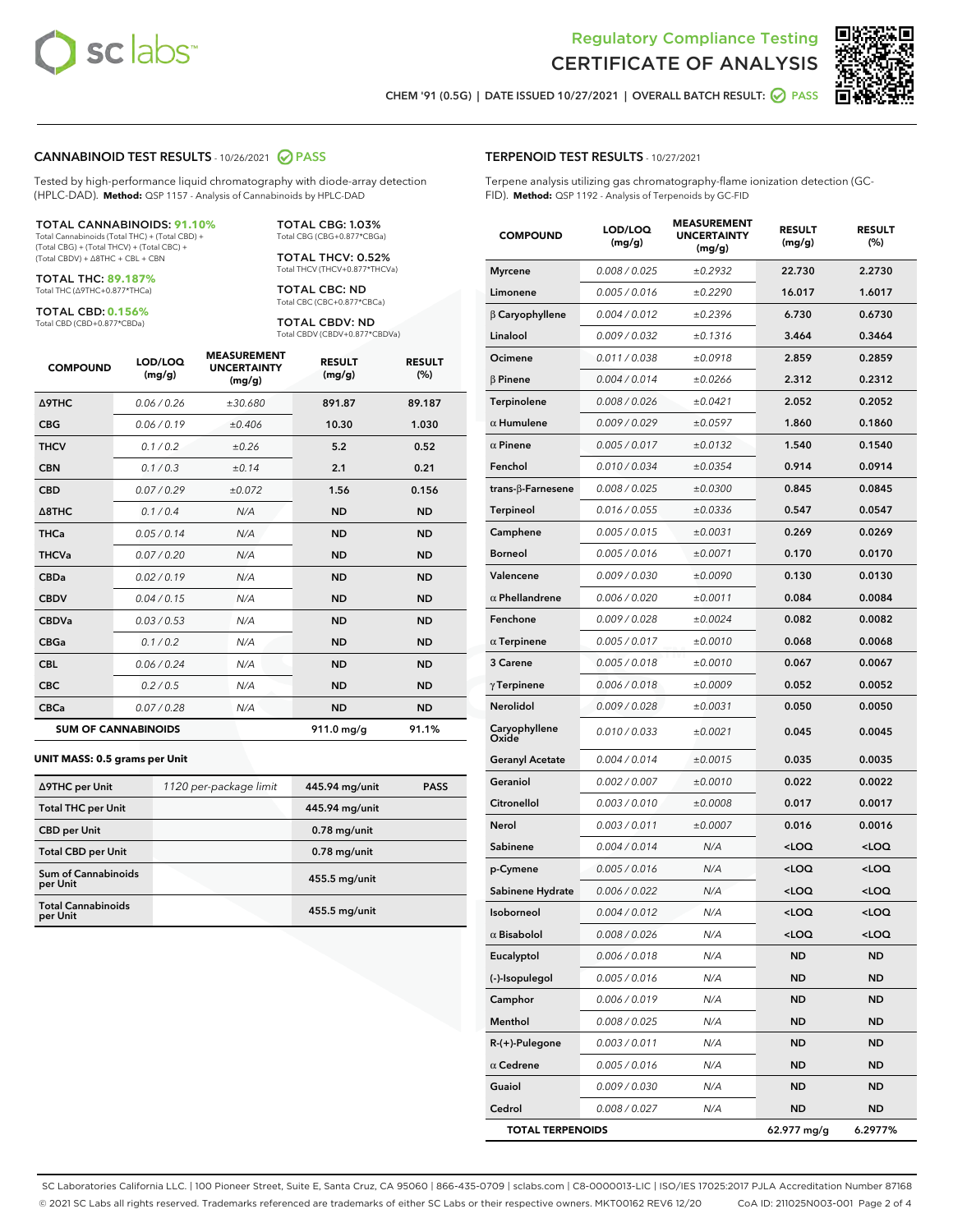



CHEM '91 (0.5G) | DATE ISSUED 10/27/2021 | OVERALL BATCH RESULT: 2 PASS

### CATEGORY 1 PESTICIDE TEST RESULTS - 10/27/2021 2 PASS

Pesticide and plant growth regulator analysis utilizing high-performance liquid chromatography-mass spectrometry (HPLC-MS) or gas chromatography-mass spectrometry (GC-MS). \*GC-MS utilized where indicated. **Method:** QSP 1212 - Analysis of Pesticides and Mycotoxins by LC-MS or QSP 1213 - Analysis of Pesticides by GC-MS

| <b>COMPOUND</b>             | LOD/LOQ<br>$(\mu g/g)$ | <b>ACTION</b><br><b>LIMIT</b><br>$(\mu g/g)$ | <b>MEASUREMENT</b><br><b>UNCERTAINTY</b><br>$(\mu g/g)$ | <b>RESULT</b><br>$(\mu g/g)$ | <b>RESULT</b> |
|-----------------------------|------------------------|----------------------------------------------|---------------------------------------------------------|------------------------------|---------------|
| Aldicarb                    | 0.03/0.08              | $>$ LOD                                      | N/A                                                     | <b>ND</b>                    | <b>PASS</b>   |
| Carbofuran                  | 0.02 / 0.05            | $\ge$ LOD                                    | N/A                                                     | <b>ND</b>                    | <b>PASS</b>   |
| Chlordane*                  | 0.03/0.08              | $>$ LOD                                      | N/A                                                     | <b>ND</b>                    | <b>PASS</b>   |
| Chlorfenapyr*               | 0.03 / 0.10            | $\ge$ LOD                                    | N/A                                                     | <b>ND</b>                    | <b>PASS</b>   |
| Chlorpyrifos                | 0.02 / 0.06            | $\ge$ LOD                                    | N/A                                                     | <b>ND</b>                    | <b>PASS</b>   |
| Coumaphos                   | 0.02 / 0.07            | $\ge$ LOD                                    | N/A                                                     | <b>ND</b>                    | <b>PASS</b>   |
| Daminozide                  | 0.02 / 0.07            | $\ge$ LOD                                    | N/A                                                     | <b>ND</b>                    | <b>PASS</b>   |
| <b>DDVP</b><br>(Dichlorvos) | 0.03/0.09              | $\ge$ LOD                                    | N/A                                                     | <b>ND</b>                    | <b>PASS</b>   |
| <b>Dimethoate</b>           | 0.03/0.08              | $\ge$ LOD                                    | N/A                                                     | <b>ND</b>                    | <b>PASS</b>   |
| Ethoprop(hos)               | 0.03/0.10              | $\ge$ LOD                                    | N/A                                                     | <b>ND</b>                    | <b>PASS</b>   |
| Etofenprox                  | 0.02 / 0.06            | $\ge$ LOD                                    | N/A                                                     | <b>ND</b>                    | <b>PASS</b>   |
| Fenoxycarb                  | 0.03 / 0.08            | $\ge$ LOD                                    | N/A                                                     | <b>ND</b>                    | <b>PASS</b>   |
| Fipronil                    | 0.03/0.08              | $>$ LOD                                      | N/A                                                     | <b>ND</b>                    | <b>PASS</b>   |
| Imazalil                    | 0.02 / 0.06            | $\ge$ LOD                                    | N/A                                                     | <b>ND</b>                    | <b>PASS</b>   |
| Methiocarb                  | 0.02 / 0.07            | $\ge$ LOD                                    | N/A                                                     | <b>ND</b>                    | <b>PASS</b>   |
| Methyl<br>parathion         | 0.03/0.10              | $\ge$ LOD                                    | N/A                                                     | <b>ND</b>                    | <b>PASS</b>   |
| <b>Mevinphos</b>            | 0.03/0.09              | $\ge$ LOD                                    | N/A                                                     | <b>ND</b>                    | <b>PASS</b>   |
| Paclobutrazol               | 0.02 / 0.05            | $>$ LOD                                      | N/A                                                     | <b>ND</b>                    | <b>PASS</b>   |
| Propoxur                    | 0.03/0.09              | $\ge$ LOD                                    | N/A                                                     | <b>ND</b>                    | <b>PASS</b>   |
| Spiroxamine                 | 0.03 / 0.08            | $\ge$ LOD                                    | N/A                                                     | <b>ND</b>                    | <b>PASS</b>   |
| Thiacloprid                 | 0.03/0.10              | $\ge$ LOD                                    | N/A                                                     | <b>ND</b>                    | <b>PASS</b>   |
|                             |                        |                                              |                                                         |                              |               |

#### CATEGORY 2 PESTICIDE TEST RESULTS - 10/27/2021 @ PASS

| <b>COMPOUND</b>          | LOD/LOO<br>$(\mu g/g)$ | <b>ACTION</b><br>LIMIT<br>$(\mu g/g)$ | <b>MEASUREMENT</b><br><b>UNCERTAINTY</b><br>$(\mu g/g)$ | <b>RESULT</b><br>$(\mu g/g)$ | <b>RESULT</b> |  |
|--------------------------|------------------------|---------------------------------------|---------------------------------------------------------|------------------------------|---------------|--|
| Abamectin                | 0.03/0.10              | 0.1                                   | N/A                                                     | <b>ND</b>                    | <b>PASS</b>   |  |
| Acephate                 | 0.02/0.07              | 0.1                                   | N/A                                                     | <b>ND</b>                    | <b>PASS</b>   |  |
| Acequinocyl              | 0.02/0.07              | 0.1                                   | N/A                                                     | <b>ND</b>                    | <b>PASS</b>   |  |
| Acetamiprid              | 0.02 / 0.05            | 0.1                                   | N/A                                                     | <b>ND</b>                    | <b>PASS</b>   |  |
| Azoxystrobin             | 0.02/0.07              | 0.1                                   | N/A                                                     | <b>ND</b>                    | <b>PASS</b>   |  |
| <b>Bifenazate</b>        | 0.01 / 0.04            | 0.1                                   | N/A                                                     | <b>ND</b>                    | <b>PASS</b>   |  |
| <b>Bifenthrin</b>        | 0.02 / 0.05            | 3                                     | N/A                                                     | <b>ND</b>                    | <b>PASS</b>   |  |
| <b>Boscalid</b>          | 0.03/0.09              | 0.1                                   | N/A                                                     | <b>ND</b>                    | <b>PASS</b>   |  |
| Captan                   | 0.19/0.57              | 0.7                                   | N/A                                                     | <b>ND</b>                    | <b>PASS</b>   |  |
| Carbaryl                 | 0.02/0.06              | 0.5                                   | N/A                                                     | <b>ND</b>                    | <b>PASS</b>   |  |
| Chlorantranilip-<br>role | 0.04/0.12              | 10                                    | N/A                                                     | <b>ND</b>                    | <b>PASS</b>   |  |
| Clofentezine             | 0.03/0.09              | 0.1                                   | N/A                                                     | <b>ND</b>                    | <b>PASS</b>   |  |

|  | <b>CATEGORY 2 PESTICIDE TEST RESULTS</b> - 10/27/2021 continued |  |
|--|-----------------------------------------------------------------|--|
|--|-----------------------------------------------------------------|--|

| <b>COMPOUND</b>               | LOD/LOQ<br>(µg/g) | <b>ACTION</b><br><b>LIMIT</b><br>$(\mu g/g)$ | <b>MEASUREMENT</b><br><b>UNCERTAINTY</b><br>$(\mu g/g)$ | <b>RESULT</b><br>(µg/g) | <b>RESULT</b> |
|-------------------------------|-------------------|----------------------------------------------|---------------------------------------------------------|-------------------------|---------------|
| Cyfluthrin                    | 0.12 / 0.38       | $\overline{c}$                               | N/A                                                     | ND                      | <b>PASS</b>   |
| Cypermethrin                  | 0.11 / 0.32       | $\mathcal{I}$                                | N/A                                                     | ND                      | <b>PASS</b>   |
| <b>Diazinon</b>               | 0.02 / 0.05       | 0.1                                          | N/A                                                     | <b>ND</b>               | <b>PASS</b>   |
| Dimethomorph                  | 0.03 / 0.09       | 2                                            | N/A                                                     | ND                      | <b>PASS</b>   |
| Etoxazole                     | 0.02 / 0.06       | 0.1                                          | N/A                                                     | ND                      | <b>PASS</b>   |
| Fenhexamid                    | 0.03 / 0.09       | 0.1                                          | N/A                                                     | ND                      | <b>PASS</b>   |
| Fenpyroximate                 | 0.02 / 0.06       | 0.1                                          | N/A                                                     | <b>ND</b>               | <b>PASS</b>   |
| Flonicamid                    | 0.03 / 0.10       | 0.1                                          | N/A                                                     | ND                      | <b>PASS</b>   |
| Fludioxonil                   | 0.03 / 0.10       | 0.1                                          | N/A                                                     | ND                      | <b>PASS</b>   |
| Hexythiazox                   | 0.02 / 0.07       | 0.1                                          | N/A                                                     | ND                      | <b>PASS</b>   |
| Imidacloprid                  | 0.04 / 0.11       | 5                                            | N/A                                                     | ND                      | <b>PASS</b>   |
| Kresoxim-methyl               | 0.02 / 0.07       | 0.1                                          | N/A                                                     | ND                      | <b>PASS</b>   |
| <b>Malathion</b>              | 0.03 / 0.09       | 0.5                                          | N/A                                                     | <b>ND</b>               | <b>PASS</b>   |
| Metalaxyl                     | 0.02 / 0.07       | $\overline{c}$                               | N/A                                                     | <b>ND</b>               | <b>PASS</b>   |
| Methomyl                      | 0.03 / 0.10       | $\mathcal{I}$                                | N/A                                                     | <b>ND</b>               | <b>PASS</b>   |
| Myclobutanil                  | 0.03 / 0.09       | 0.1                                          | N/A                                                     | <b>ND</b>               | <b>PASS</b>   |
| Naled                         | 0.02 / 0.07       | 0.1                                          | N/A                                                     | <b>ND</b>               | <b>PASS</b>   |
| Oxamyl                        | 0.04 / 0.11       | 0.5                                          | N/A                                                     | <b>ND</b>               | <b>PASS</b>   |
| Pentachloronitro-<br>benzene* | 0.03 / 0.09       | 0.1                                          | N/A                                                     | <b>ND</b>               | <b>PASS</b>   |
| Permethrin                    | 0.04 / 0.12       | 0.5                                          | N/A                                                     | <b>ND</b>               | <b>PASS</b>   |
| Phosmet                       | 0.03 / 0.10       | 0.1                                          | N/A                                                     | <b>ND</b>               | <b>PASS</b>   |
| Piperonylbu-<br>toxide        | 0.02 / 0.07       | 3                                            | N/A                                                     | <b>ND</b>               | <b>PASS</b>   |
| Prallethrin                   | 0.03 / 0.08       | 0.1                                          | N/A                                                     | ND                      | <b>PASS</b>   |
| Propiconazole                 | 0.02 / 0.07       | 0.1                                          | N/A                                                     | <b>ND</b>               | <b>PASS</b>   |
| Pyrethrins                    | 0.04 / 0.12       | 0.5                                          | N/A                                                     | ND                      | <b>PASS</b>   |
| Pyridaben                     | 0.02 / 0.07       | 0.1                                          | N/A                                                     | ND                      | <b>PASS</b>   |
| Spinetoram                    | 0.02 / 0.07       | 0.1                                          | N/A                                                     | <b>ND</b>               | <b>PASS</b>   |
| Spinosad                      | 0.02 / 0.07       | 0.1                                          | N/A                                                     | <b>ND</b>               | <b>PASS</b>   |
| Spiromesifen                  | 0.02 / 0.05       | 0.1                                          | N/A                                                     | ND                      | <b>PASS</b>   |
| Spirotetramat                 | 0.02 / 0.06       | 0.1                                          | N/A                                                     | <b>ND</b>               | <b>PASS</b>   |
| Tebuconazole                  | 0.02 / 0.07       | 0.1                                          | N/A                                                     | ND                      | <b>PASS</b>   |
| Thiamethoxam                  | 0.03 / 0.10       | 5                                            | N/A                                                     | ND                      | <b>PASS</b>   |
| Trifloxystrobin               | 0.03 / 0.08       | 0.1                                          | N/A                                                     | ND                      | <b>PASS</b>   |

SC Laboratories California LLC. | 100 Pioneer Street, Suite E, Santa Cruz, CA 95060 | 866-435-0709 | sclabs.com | C8-0000013-LIC | ISO/IES 17025:2017 PJLA Accreditation Number 87168 © 2021 SC Labs all rights reserved. Trademarks referenced are trademarks of either SC Labs or their respective owners. MKT00162 REV6 12/20 CoA ID: 211025N003-001 Page 3 of 4